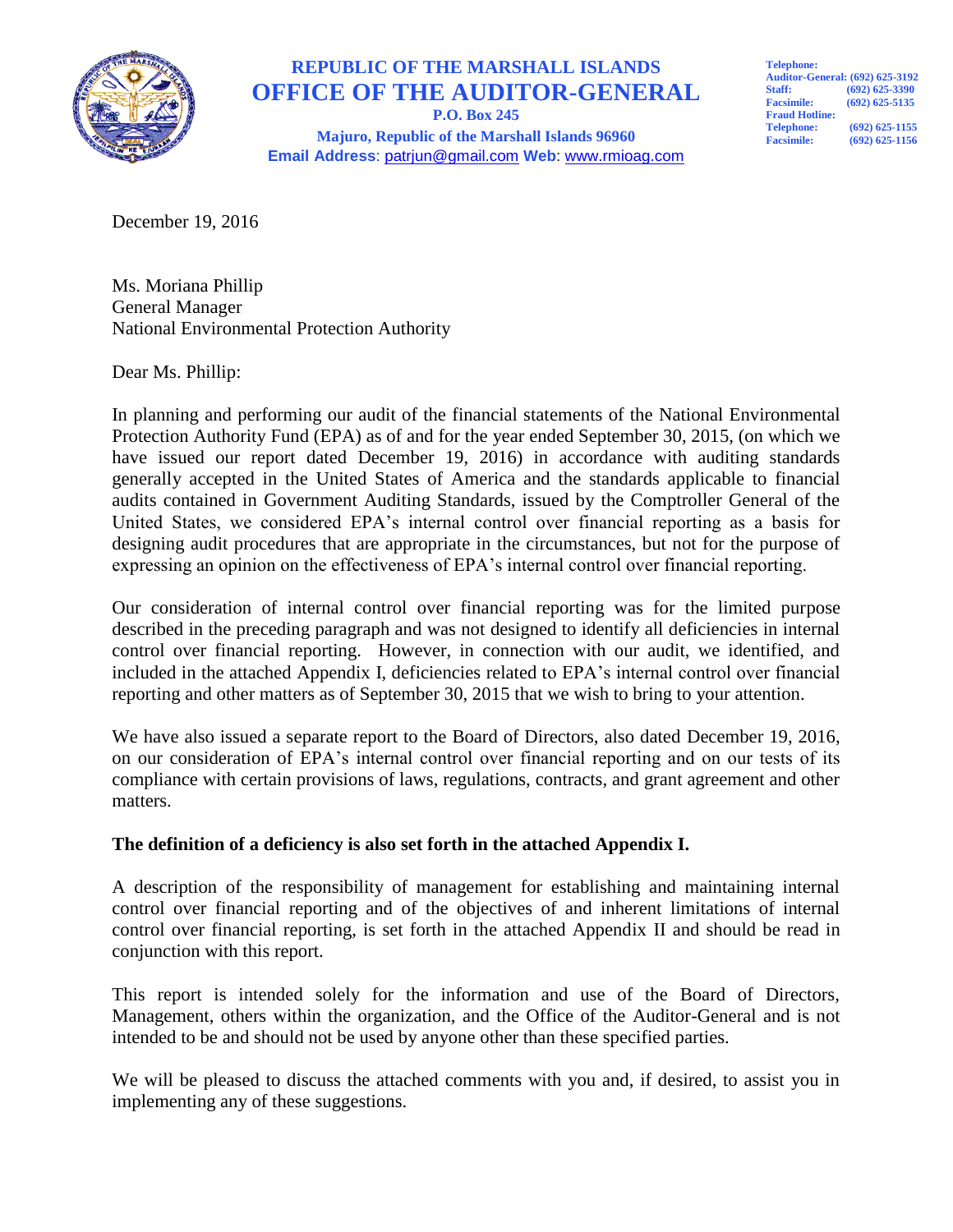We wish to thank the staff and management of EPA for their cooperation and assistance during the course of this audit.

Very truly yours, um Junior Patrick Auditor-General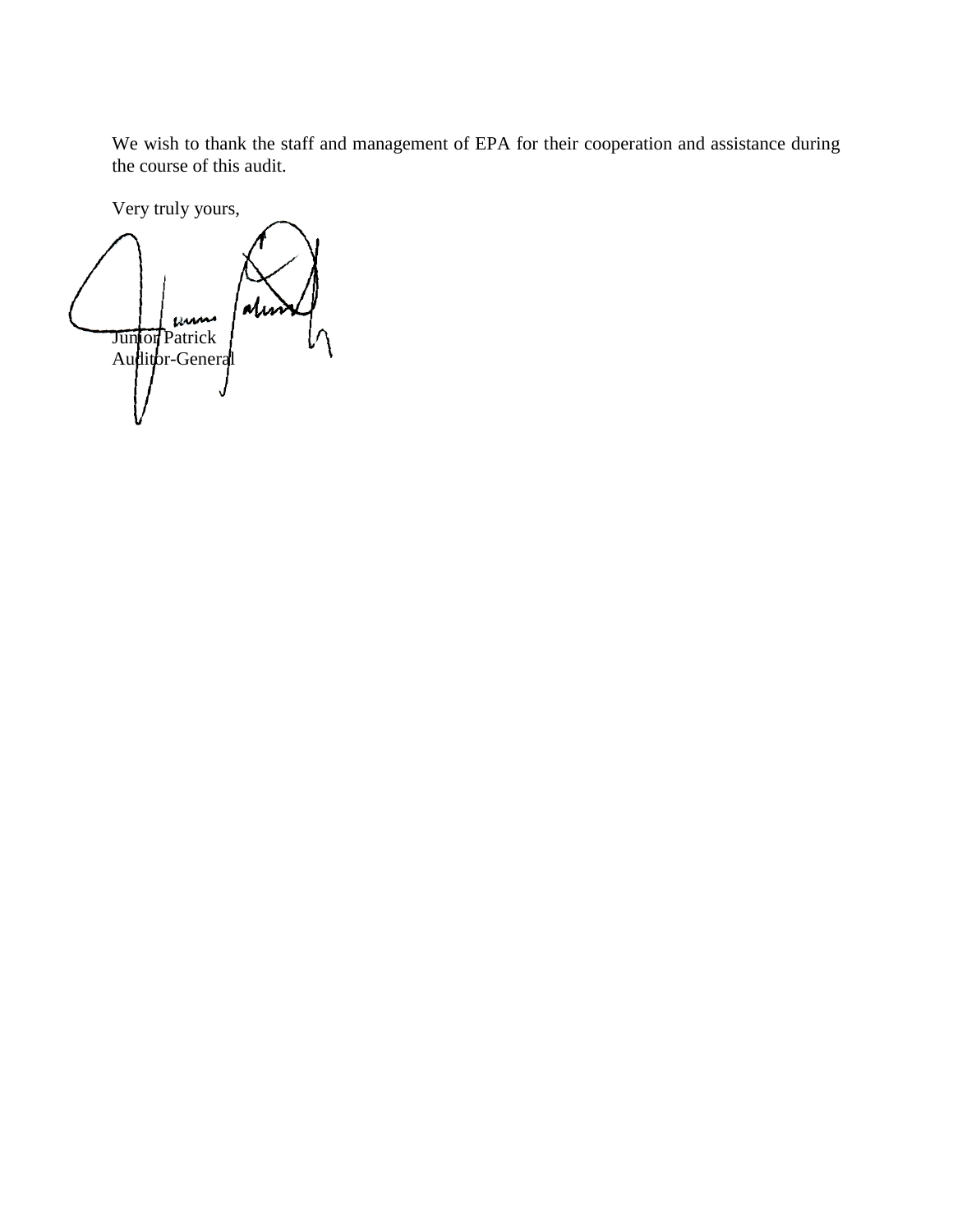# **APPENDIX I**

## **SECTION I – CONTROL DEFICIENCIES**

We identified, and have included below, control deficiencies involving EPA's internal control over financial reporting as of September 30, 2015 that we wish to bring to your attention:

#### **(1) Cell Cards**

The EPA personnel policy states that every employee shall exercise strict care and economy in the use of supplies, stationery, and other properties of the Authority. During our testing of the expenditures, we noted a total of \$100 issued to reimburse one employee for cell card purchases. There appears to be disregard for established internal control procedures which could result in unauthorized spending. We recommend that management ensure that established policies and procedures are strictly followed.

#### **(2) Fixed Assets Policy**

The EPA Financial Accounting Policy manual states that all Fixed Assets with acquisition cost of \$300 and above should be recorded as fixed assets. Additionally, assets owned by the entity should be in its possession.

Fixed assets were generally properly recorded except for two radios (FT-270 Handheld 2000) costing \$490 each totaling \$980 that were not capitalized. An audit adjustment was proposed to record these items to fixed assets. Additionally, one fixed asset, a Macbook Laptop was in the possession of one individual who is not an employee of EPA. We were informed that this individual is a coordinator for the POPS grant being administered by EPA.

Lack of proper review of accounting transactions by management led to improper recording of fixed assets. Additionally, there is a lack of physical inventory of fixed assets to require that assets are still in existence and in EPA's possession. Fixed assets were misstated throughout the year. Management should review and perform physical inventory of fixed assets on a monthly basis in order to require proper recording of fixed assets and to verify existence of assets.

#### **(3) Procurement Code**

Per EPA Financial Accounting Policy manual, price quotations must be obtained for purchases over \$100. Price quotes were generally obtained for most purchases over \$100. During our examination of 17 expenditures, we noted that 15 items were supported by price quotes except for the following:

| Item  | Check No | Description | Amount |
|-------|----------|-------------|--------|
|       | 3973     | Paints      | 202.29 |
| 3     | 4008     | Mugs        | 100.00 |
| Total |          |             | 302.29 |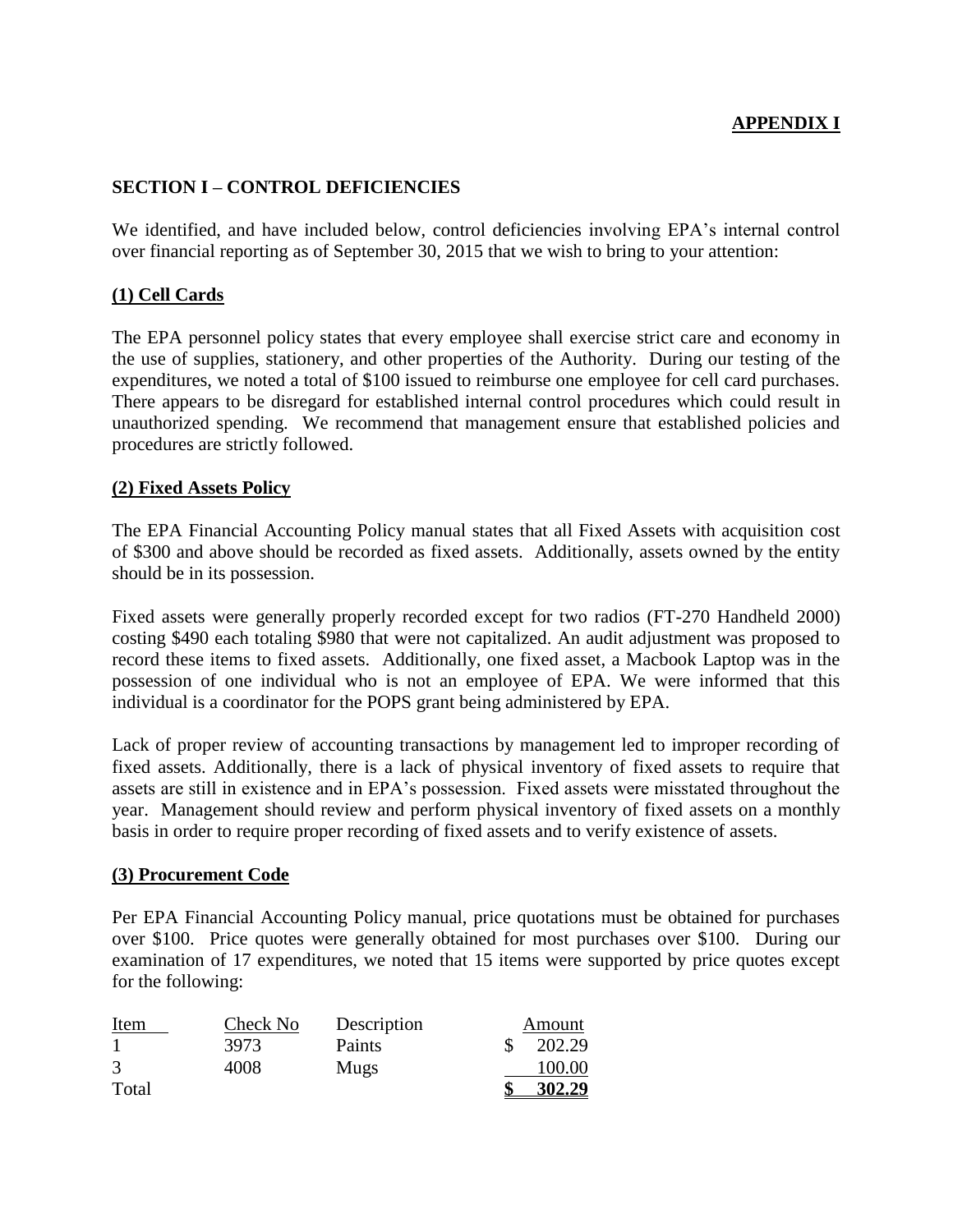There is disregard by management for established internal control policies and procedure requiring that price quotes be obtained for purchases over \$100. The RMIEPA was not in compliance with established internal control policies and procedures. Price quotes should be obtained for purchases over \$100 as required, to comply with the Financial Accounting Policy manual.

## **(4) Expenditures**

The EPA Accounting Policy Manual states that for cash disbursements "All supporting documents must be attached to the payment voucher". Additionally, it is common practice to stamp "PAID" on invoices already paid to avoid duplicate payments.

Some expenditures were generally not supported by adequate supporting documents and an invoice was not stamped "PAID" to prevent duplicate payments. During our examination of 17 expenditures, we noted that check no. 2689 was issued for \$500 on 12/17/2014 for payment to a church group to sew 350 reusable bags from used material. No invoices or contract agreement were made available for our examination. We also noted an invoice per check no. 4157 for \$1,586.73 which was not stamped "PAID" to prevent duplicate payments.

There is disregard for established internal control policies and procedures to require that expenditures are adequately supported by valid vendor invoices, contract or other relevant documentation. Additionally, there is lack of established internal control policies to require paid invoices are stamped "PAID" to avoid double payments.

The lack of supporting documents for payment resulted in our inability to determine validity of the payment. Additionally, invoices that are not stamped "PAID" could be paid again. Management should require that disbursements are properly supported by valid vendor invoices, contracts and other relevant documentation. We also recommend that management establish policies and procedures to require that all paid invoices are stamped "PAID" to prevent duplicate payments.

# **(5) Budget Appropriation**

EPA's Financial Accounting Policy manual require the fund can only be used as indicated by an approved budget, which will indicate the source of revenue and intended spending program. Funds may be drawn only for activities previously approved for each specific program unless otherwise approved by the Board.

EPA's expenditures were generally within their approved budget except for account 5999 for other charges/expense which had a balance of \$560, however, such was not budgeted. EPA did not monitor their budget throughout the year as they did not utilize the budget module in the Quick Books accounting software. There is a possibility for unauthorized expenditures. Management should require utilization of the budget module within the accounting system in order to monitor and comply with the approved budget.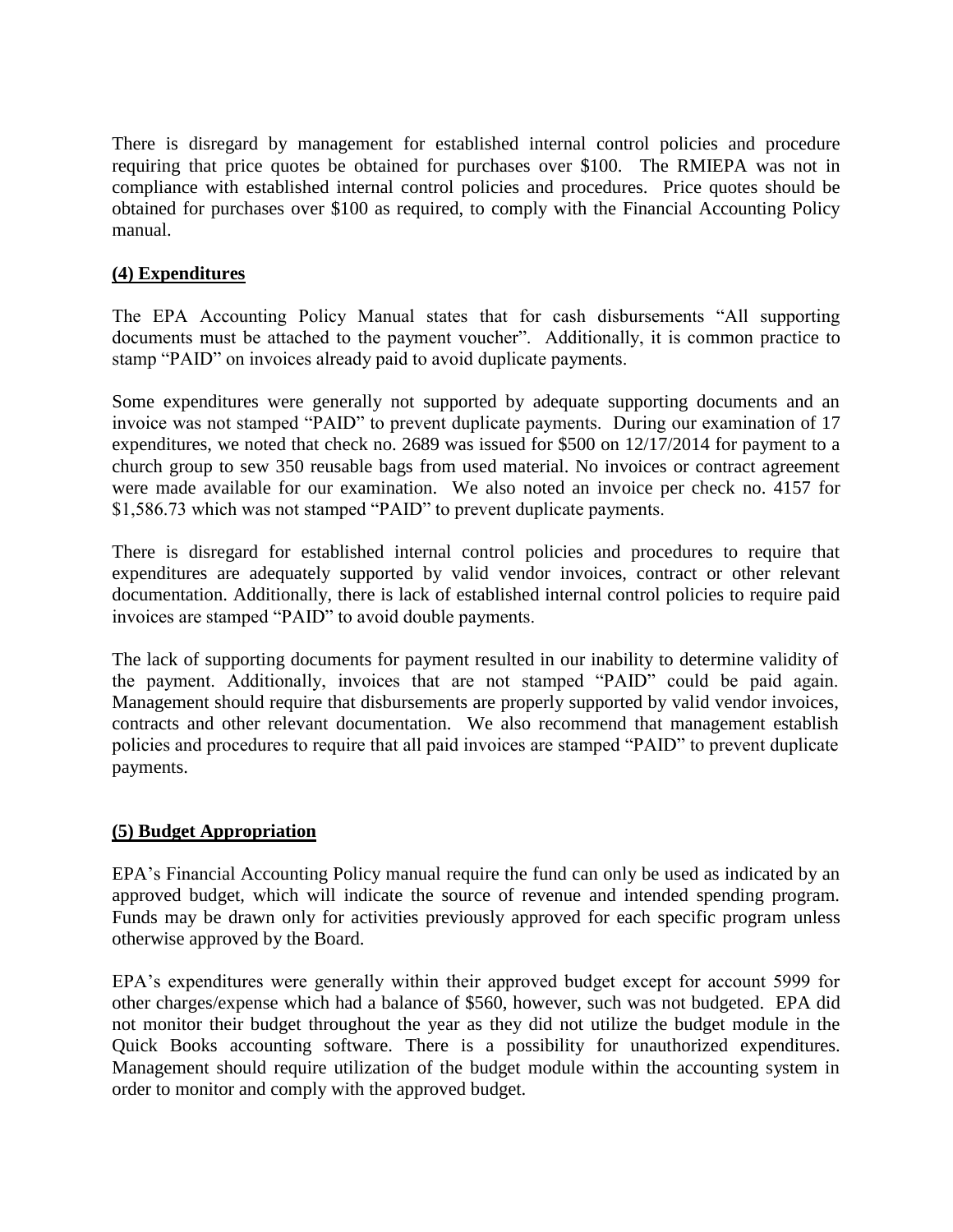#### **(6) Employee Contract**

Proper accounting practices require employee contracts be maintained on file to support salaries and wages paid.

Most employee contracts were filed and maintained except for one employee contract that could not be provided for our examination due to lack of proper maintenance of employee files. There is a possibility that the total wages of \$1,428 were unsupported and unauthorized. Management should require Employee Contracts to be maintained on file to support payment of salaries and wages.

# **SECTION II – DEFINITIONS**

The definition of a deficiency that is established in AU 325, *Communicating Internal Control Related Matters Identified in an Audit*, is as follows:

A deficiency exists when the design or operation of a control does not allow management or employees, in the normal course of performing their assigned functions, to prevent, or detect and correct misstatements on a timely basis. A deficiency in design exists when (a) a control necessary to meet the control objective is missing or (b) an existing control is not properly designed so that, even if the control operates as designed, the control objective would not be met. A deficiency in operation exists when (a) a properly designed control does not operate as designed, or (b) the person performing the control does not possess the necessary authority or competence to perform the control effectively.

# **MANAGEMENT'S RESPONSIBILITY FOR, AND THE OBJECTIVES AND LIMITATIONS OF, INTERNAL CONTROL OVER FINANCIAL REPORTING**

The following comments concerning management's responsibility for internal control over financial reporting and the objectives and inherent limitations of internal control over financial reporting are adapted from auditing standards generally accepted in the United States of America.

#### **Management's Responsibility**

EPA's management is responsible for the overall accuracy of the financial statement and their conformity with generally accepted accounting principles. In this regard, management is also responsible for establishing and maintaining effective internal control over financial reporting.

#### **Objectives of Internal Control over Financial Reporting**

Internal control over financial reporting is a process affected by those charged with governance, management, and other personnel and designed to provide reasonable assurance about the achievement of the entity's objectives with regard to reliability of financial reporting,